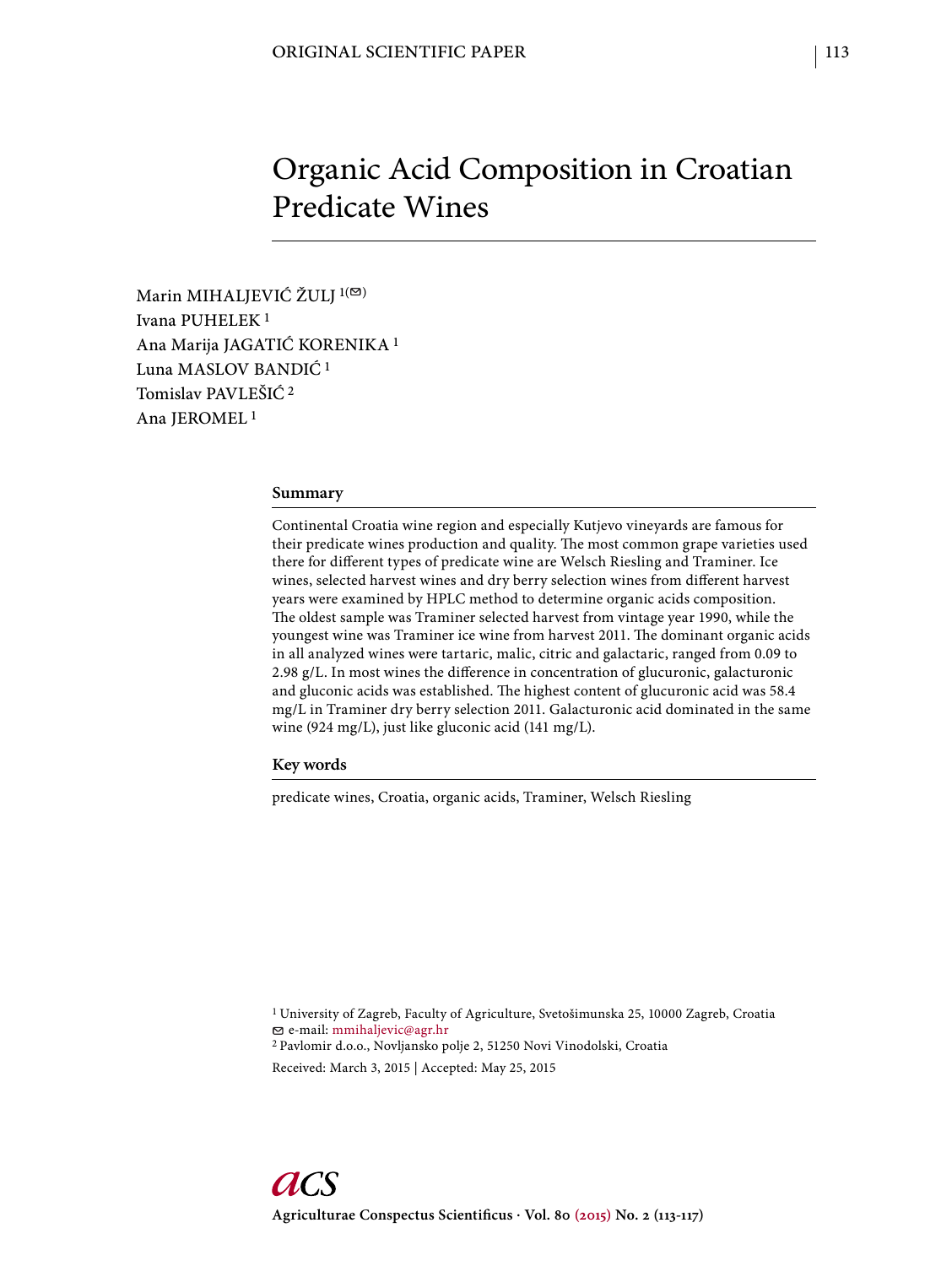## **Introduction**

Predicate wines can be produced only in rare years when climatic conditions are appropriate. Grapes are left on vine where they start with overripening, drying, freezing and noble rot infection. Production of certain categories of predicate wines, especially berry selection and dry berry selection depend on grapes infection with fungus *Botrytis cinerea* which occurs in the late berry development state (Dittrich, 1989). *Botrytis cinerea* metabolism affects chemical composition of grape must (Dittrich, 1977; Dittrich, 1989; Ribérau-Gayon, 1988; Dittrich et al., 1975; Sponholz, 1991).

Rarely, with special climatic conditions, *Botrytis cinerea* occurs in "noble rot" state (Tupajić, 2001). Noble rot infected grapes contain higher sugar concentration and slight higher or reduced acidity (Dittrich, 1989). Total acidity of grapes decreases and pH increases although synthesis of citric acid, gluconic acid, galactaric acid, oxo-gluconic acid, glucuronic acid occurs (Blouin, 2000). Dehydration of berry leads to slower growth of *Botrytis cinerea* and change in its metabolism. In addition, concentration of berry content occurs (Jackson, 1994), leading to an increase in internal osmotic pressure that causes the death of the fungus (Ribérau-Gayon et al., 2000a).

Present microorganisms on grapes (*Botrytis cinerea*, *Aspergillus niger*, *Gluconobacter oxydans*) are capable of enzymatic synthesis of gluconic acid in must and wine, while *Saccharomyces cerevisiae* cannot utilize gluconic acid in reductive conditions during alcoholic fermentation (Sponholz and Dittrich, 1985; Donèche, 1989; Peinado et al., 2003).

Gluconic acid is a product of enzymatic glucose oxidation with glucose oxidase (McCloskey, 1974). Gluconic acid in wine can be indicator of grape infection with fungi (McCloskey, 1974). Concentration of gluconic acid in botrytized musts can be over 3 g/L (Ribérau-Gayon et al., 2000a). The concentration ratio of glycerol to gluconic acid represents noble rot quality index. According to Ribérau-Gayon et al. (2000a), wines made from healthy grapes should contain less than 0.5 g/L, noble rot wines 1-5 g/L and grey rot wines more than 5 g/L of gluconic acid. De Smedt et al. (1979) have found 0-2000 mg/L of gluconic acid in different wines.

*Botrytis cinerea* penetrates through grape skin using exocellular enzymes (pectinolytic, cellulosic complex, protease and phospholipase enzymes). As a result of these degradation galacturonic acid occurs (Ribérau-Gayon et al., 2000a). Sponholz and Dittrich (1985) have found 116 to 1048 mg/L galacturonic acid in white wines. Galactaric acid (mucic acid) has also been observed to accumulate in botrytized must. It is a product of the oxidation of galacturonic acid. Galactaric acid forms salts with calcium ions and is capable of precipitating in wine (Ribérau-Gayon et al., 2000a).

*Botrytis cinerea* development causes degradation of organic acid in must, especially tartaric acid. Malic acid and citric acid are less degraded. Degradation of malic acid occurs at the end of *Botrytis* attack (Ribérau-Gayon et al., 2000a).

The lack of published predicate wines studies may be attributed to high costs of these wines. The aim of this research was to make a chemical composition overview of Croatian predicate wines, especially in main organic acids (tartaric, malic, citric, succinic, lactic, galactaric, glucuronic, galacturonic and gluconic acids) that can be found in these type of wines.

## **Materials and methods**

#### **Chemical and reagents**

Malic, citric, lactic, succinic, galactaric, glucuronic, galacturonic and gluconic acids were obtained from Sigma-Aldrich (St. Louis, MO, USA). Tartaric acid and 85% -orthophosphoric acid were obtained from Fluka (Buchs, Switzerland). Methanol was HPLC grade, provided from J.T. Baker (Derventer, Netherland). SAX cartridges (200 mg/3 mL) were obtained from Phenomenex, USA. Sodium hydroxide, 1 M was purchased from Kemika (Zagreb, Croatia).

#### **Wine samples**

Sixteen predicate commercial wines of four different grape cultivars were examined in this experiment: five Welsch Riesling wines (vintages 1993-2009), nine Traminer wines (vintages 1990- 2011), Charodonnay wine (vintage 1995) and Kerner wine (vintage 2005). Predicate wines in experiment were from different categories, including selected harvest, ice wine and dry berry selection. All wines originate from continental Croatia region (Kutjevo winegrowing region).

All of the wine samples were in their original bottles. The content of galactaric, glucuronic, galacturonic, gluconic, citric, tartaric, malic and succinic acids was determinated by HPLC.

#### **Sample preparation**

Wines were filtered through 0.45 μm syringe CA filters (Phenomenex, USA) prior analysis of tartaric, malic, citric and lactic acids and directly injected to HPLC.

The SPE procedure was applied for analysis of gluconic, glucuronic, galactaric and galacturonic acids. SAX cartridges were conditioned with two consecutive volumes of methanol and two of distilled water. Five milliliter wine sample, previously adjusted to pH 9.0 with 1 M NaOH was applied to cartridge. Neutral compounds (sugars and alcohols) were washed away by 1.5 mL of water. Acidic compounds were eluted with 2 mL of mobile phase and injected to the chromatographic system.

#### **HPLC analysis**

An Agilent 1050 System (Agilent, Germany), equipped with autosampler, column thermostat and UV-Vis detector, was used. The separation of organic acids was performed on Aminex HPX-87H (Biorad, CA, USA) column (300 x 7.8 mm, 9 μm) at 65°C. Detection wavelength was 210 nm. Injected sample volume was 10 μL. Mobile phase was 0.065% ( $v/v$ )  $H_3PO_4$  with isocratic elution at flow rate of 0.6 mL/min for determination of tartaric, malic, succinic, citric and lactic acids. For separation of gluconic, glucuronic, galactaric and galacturonic acids conditions were same as above, just the flow rate of mobile phase was 0.2 mL/min.

The linearity of the method was tested. Concentration range of acids, regression coefficients, limits of detection and quantifications are presented in Table 1.

#### **Analytical procedure for SPE recovery**

The recovery of the SPE method was determined by spiking wines in 10-mL volumetric flask with 2 mL of standard mixture containing 1 g/L of each acid. For comparison, additional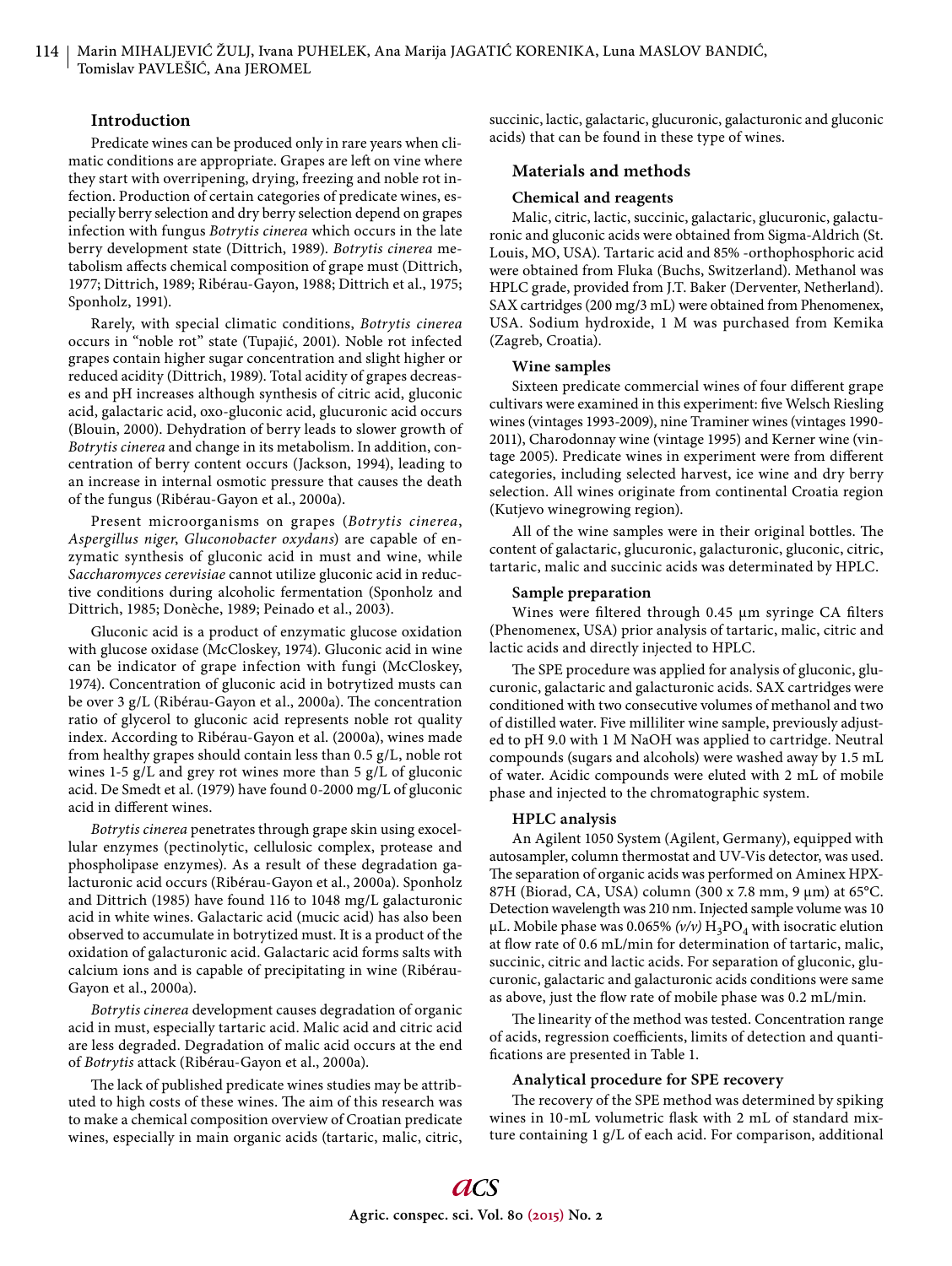**Table 1.** Parameters of linearity, limits of detection and quantification

| Organic<br>acid | Linear<br>range $(g/L)$ | Correlation<br>coefficient | Limit of<br>detection<br>(LOD)<br>mg/L | Limit of<br>quantificati<br>on (LOQ)<br>mg/L |
|-----------------|-------------------------|----------------------------|----------------------------------------|----------------------------------------------|
| Citric          | $0.05 - 1.5$            | 0.9991                     | 1.92                                   | 5.76                                         |
| Tartaric        | $0.5 - 10$              | 0.9978                     | 5.38                                   | 16.14                                        |
| Malic           | $0.2 - 8.0$             | 0.9989                     | 2.71                                   | 8.13                                         |
| Lactic          | $0.1 - 5.4$             | 0.9992                     | 1.28                                   | 3.84                                         |
| Succinic        | $0.2 - 2.0$             | 0.9994                     | 2.47                                   | 7.41                                         |
| Galactaric      | $0.01 - 2$              | 0.9992                     | 1.38                                   | 4.14                                         |
| Glucuronic      | $0.01 - 5$              | 0.9995                     | 2.56                                   | 7.68                                         |
| Galacturonic    | $0.01 - 2$              | 0.9986                     | 3.87                                   | 11.61                                        |
| Gluconic        | $0.01 - 3$              | 0.9957                     | 1.79                                   | 5.37                                         |

samples of each wine were diluted to the same extent by adding  $2 \, \rm{mL}$  of distilled water to the wine in a 10-mL volumetric flask. Recoveries were for all four acids (galactaric, glucuronic, galacturonic and gluconic) more than 90%.

#### **Statistical analysis**

An analysis of variance (one-way ANOVA) was applied to the experimental data. Results were considered significantly different if the associated *p* value was below 0.05. Tukey's test was applied for mean comparisons. A principal component analysis was applied to data. All statistical analysis was performed using the software SAS 9.3 (SAS Inc., Cary, USA).

# **Results and discussion**

Concentrations of organic acids in Croatian predicate wines are shown in Table 2.

The highest concentration of gluconic acid (141 mg/L) was found in Traminer dry berry selection wine from harvest 2011. Compared to other studies concentration of gluconic acid was relatively low. De Smedt et al. (1979) found over 2000 mg/L of gluconic acid in different wines and according to Suomalainen (1983) concentrations of 0.09 – 1.9 g/L were found in selected harvest wines. Same author notify concentrations from 2.2 - 3.8 g/L in dry berry selection wines. Ribérau-Gayon et al. (2000a) state that wines made from healthy grapes should contain less

| Table 2. Concentrations of organic acids in Croatian predicate wines |                               |                               |                                |                                |                               |                               |                               |                      |                              |  |  |
|----------------------------------------------------------------------|-------------------------------|-------------------------------|--------------------------------|--------------------------------|-------------------------------|-------------------------------|-------------------------------|----------------------|------------------------------|--|--|
| Wine<br>sample                                                       | Galactaric acid<br>(g/L)      | Glucuronic<br>acid (mg/L)     | Galacturonic<br>acid (mg/L)    | Gluconic acid<br>(mg/L)        | Citric acid<br>(g/L)          | Tartaric acid<br>(g/L)        | Malic acid<br>(g/L)           | Lactic acid<br>(g/L) | Succinic acid<br>(g/L)       |  |  |
| Welsch<br>Riesling<br>s.h. 1993                                      | $0.23 \pm 0.01$ <sup>cd</sup> | n.d.                          | n.d.                           | n.d.                           | $0.97 \pm 0.06$               | $0.80 \pm 0.04^a$             | $1.7 \pm 0.02$ <sup>g</sup>   | n.d.                 | n.d.                         |  |  |
| Welsch<br>Riesling<br>s.h.1999                                       | $0.47 \pm 0.03$ <sup>g</sup>  | n.d.                          | 726.10±0.52 <sup>c</sup>       | n.d.                           | $0.45 \pm 0.02$ <sup>d</sup>  | $1.27 \pm 0.11$ <sup>c</sup>  | $1.35 \pm 0.01$ <sup>f</sup>  | n.d.                 | n.d.                         |  |  |
| Welsch<br>Riesling<br>i.w. 2005                                      | $0.25 \pm 0.01$ <sup>de</sup> | n.d.                          | 837.04±0.43 <sup>d</sup>       | n.d.                           | $0.38 \pm 0.01$ <sup>cd</sup> | $1.48 \pm 0.14$ <sup>ef</sup> | $1.21 \pm 0.04$ <sup>de</sup> | n.d.                 | $0.20 \pm 0.01^b$            |  |  |
| Welsch<br>Riesling<br>i.w. 2008                                      | $0.26{\pm}0.02^{\text{de}}$   | $29.08 \pm 1.02^b$            | n.d.                           | $116.00 \pm 0.08$ <sup>d</sup> | $0.82 \pm 0.13$ hi            | $1.26{\pm}0.10^{\rm c}$       | $0.99 \pm 0.01$ c             | n.d.                 | n.d.                         |  |  |
| Welsch<br>Riesling<br>i.w.2009                                       | $0.24 \pm 0.01$ <sup>cd</sup> | $23.14 \pm 1.09^a$            | n.d.                           | $19.27 \pm 0.49^a$             | $0.22 \pm 0.01^a$             | $1.37 \pm 0.12$ <sup>d</sup>  | n.d.                          | 1.02                 | $0.47 \pm 0.02$ <sup>d</sup> |  |  |
| Traminer<br>s.h. 1990                                                | $0.23 \pm 0.02$ <sup>cd</sup> | n.d.                          | n.d.                           | n.d.                           | $0.68 \pm 0.04$ <sup>fg</sup> | $1.52 \pm 0.09$ <sup>f</sup>  | $0.92 \pm 0.06$ <sup>c</sup>  | n.d.                 | $0.27 \pm 0.01$ <sup>c</sup> |  |  |
| Traminer<br>s.h. 1991                                                | $0.46 \pm 0.03$ <sup>fg</sup> | n.d.                          | 533.00 $\pm$ 0.08 <sup>b</sup> | n.d.                           | $0.52 \pm 0.01^e$             | $1.26 \pm 0.08$ <sup>c</sup>  | $1.56 \pm 0.01$ <sup>g</sup>  | n.d.                 | $0.66 \pm 0.03^e$            |  |  |
| Traminer<br>s.h. 1997                                                | $0.12 \pm 0.01^a$             | n.d.                          | 326.00±0.05 <sup>a</sup>       | $63.00 \pm 0.10^c$             | $0.61 \pm 0.01$ <sup>f</sup>  | $1.21 \pm 0.14$ <sup>c</sup>  | $0.58 \pm 0.01^a$             | n.d.                 | $0.26 \pm 0.01$ <sup>c</sup> |  |  |
| Traminer<br>s.h. 1999                                                | $0.11 \pm 0.01^a$             | n.d.                          | n.d.                           | n.d.                           | $0.24 \pm 0.01^a$             | $0.89 \pm 0.03^{ab}$          | $0.71 \pm 0.01^b$             | n.d.                 | $0.16 \pm 0.01^{ab}$         |  |  |
| Traminer<br>s.h. 2000                                                | $0.28 \pm 0.02^e$             | n.d.                          | n.d.                           | n.d.                           | $0.27 \pm 0.01$ bc            | $1.42 \pm 0.01$ <sup>de</sup> | $0.75 \pm 0.00^b$             | n.d.                 | $0.12 \pm 0.01^a$            |  |  |
| Traminer<br>i.w. 2001                                                | $0.27 \pm 0.01^e$             | n.d.                          | n.d.                           | $102.00 \pm 0.33$ <sup>d</sup> | $0.68 \pm 0.08$ <sup>fg</sup> | $1.02 \pm 0.02^b$             | $0.92 \pm 0.02$ <sup>c</sup>  | n.d.                 | n.d.                         |  |  |
| Traminer<br>i.w. 2003                                                | $0.20 \pm 0.01$ bc            | $32.71 \pm 1.39^b$            | n.d.                           | $38.53 \pm 0.14^b$             | $0.25 \pm 0.01^{ab}$          | $1.95 \pm 0.00$ <sup>g</sup>  | $0.89 \pm 0.02^{bc}$          | n.d.                 | n.d.                         |  |  |
| Traminer<br>i.w. 2011                                                | $0.19 \pm 0.02^b$             | n.d.                          | n.d.                           | $137.00 \pm 0.25$ cf           | $0.49 \pm 0.03$ <sup>de</sup> | $1.59 \pm 0.30$ <sup>f</sup>  | $0.51 \pm 0.01^a$             | n.d.                 | $0.68 \pm 0.03^e$            |  |  |
| Traminer<br>d.b.s. 2011                                              | $0.43 \pm 0.01$ <sup>f</sup>  | $58.41 \pm 1.78$ <sup>c</sup> | $924.00 \pm 1.25$ <sup>e</sup> | $141.00 \pm 0.10^t$            | $0.79 \pm 0.02$ gh            | $2.98 \pm 0.05^{\rm h}$       | $1.13 \pm 0.02$ <sup>d</sup>  | n.d.                 | $1.56 \pm 0.08$ <sup>f</sup> |  |  |
| Chardonnay<br>s.h. 1995                                              | $0.09 \pm 0.01^a$             | n.d.                          | n.d.                           | n.d.                           | $0.48 \pm 0.01$ <sup>d</sup>  | $1.99 \pm 0.04$ <sup>g</sup>  | $1.24 \pm 0.01^e$             | n.d.                 | n.d.                         |  |  |
| Kerner<br>s.h. 2005                                                  | $0.13 \pm 0.02^a$             | n.d.                          | n.d.                           | n.d.                           | $0.89 \pm 0.01$ <sup>i</sup>  | $0.92 \pm 0.02^b$             | $1.37 \pm 0.04$ <sup>f</sup>  | n.d.                 | n.d.                         |  |  |

Selected harvest (s.h.), ice wine (i.w.), dry berry selection (d.b.s.); Results are mean values from three determinations; Values not sharing the same latter within the vertical line are different according to the Tukey's test ( $p$ <0.05);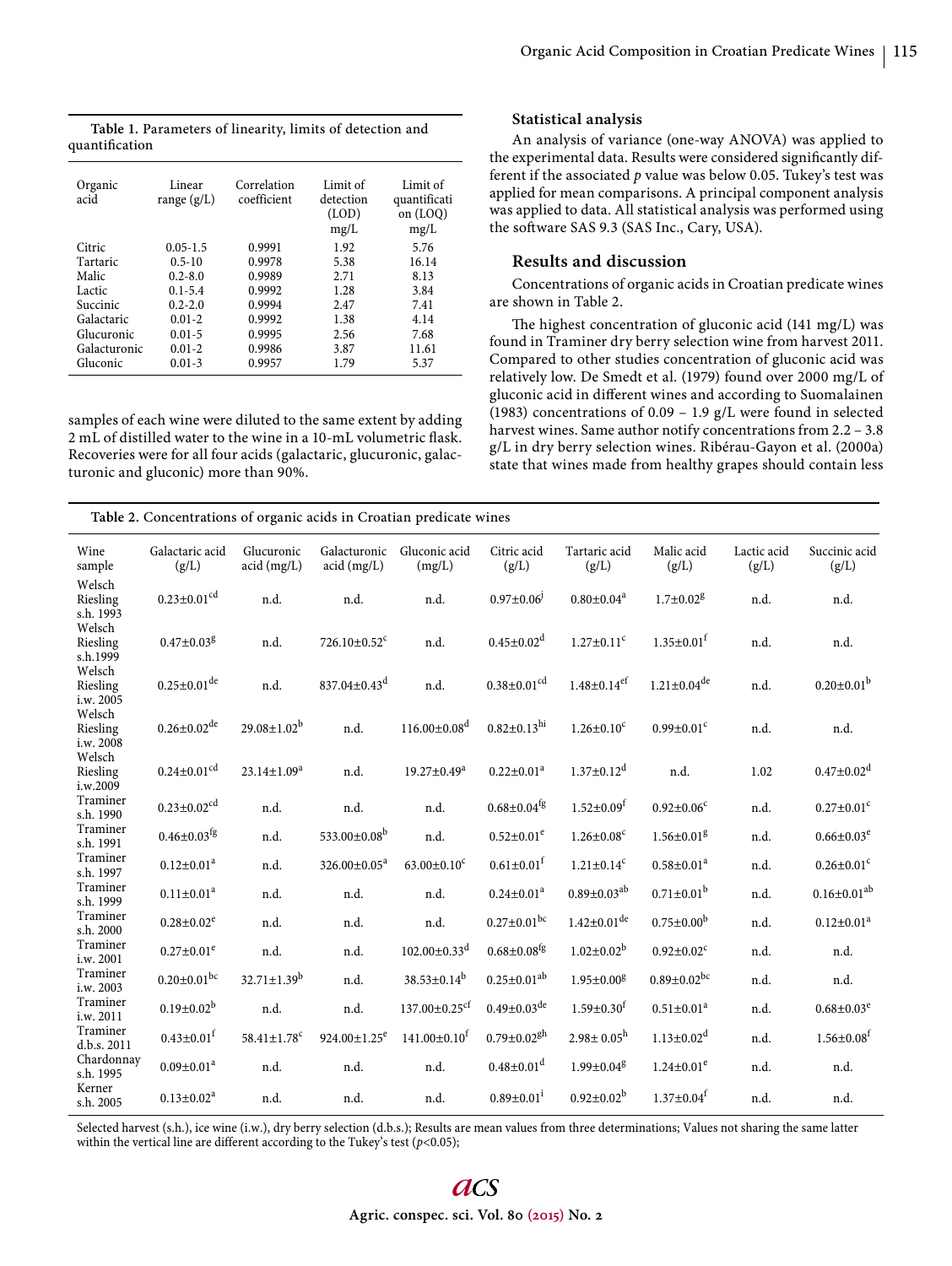# 116 | Marin MIHALJEVIĆ ŽULJ, Ivana PUHELEK, Ana Marija JAGATIĆ KORENIKA, Luna MASLOV BANDIĆ, Tomislav PAVLEŠIĆ, Ana JEROMEL



**Figure 1.** Principal component analysis: projection of variables and wines in the space defined by the first and second principal components. (A) Variables: organic acids. (B) Wines: Welsch Riesling (WR), Traminer (TR), Chardonnay (CH), Kerner (KE); selected harvest (S.H.), ice wine (I.W.), dry berry selection (D.B.S.).

than 0.5 g/L of gluconic acid. Since high concentration of gluconic acid (more than 5 g/L) indicates poor rot evolution and occurs much later in berry over ripening process, it seems that examined wines were made from grapes where *Botrytis* was in noble phase. In nine wines, mainly selected harvest, gluconic acid was not detected. It can be indication of low microbial activity on grapes since microorganisms infecting grape berries have the enzymatic pool to produce gluconic acid (Sponholz and Dittrich, 1985; Donèche, 1989; Peinado et al., 2003).

The origin of glucuronic acid is also associated with grape infection by *Botrytis cinerea*. Sponholz and Dittrich (1985) found concentrations of glucuronic acid from 0 – 35 mg/L in white wines and  $0 - 33$  mg/L in red wines. This is in agreement with our research where concentrations from 23.14 – 58.41 mg/L were in four wines (Welsch Riesling ice wines 2008, 2009; Traminer ice wine 2003, and Traminer dry berry selection 2011). Suomalainen (1983) reported 0.08 – 0.45 g/L of glucuronic acid, concentrations that are much higher compared to our results. The highest concentration was again determined in Traminer dry berry selection wine from harvest 2011. The absence of glucuronic acid in other wines was probably connected with lower microbial activity on grapes.

Galacturonic acid was found in five examined wines. Again, the highest concentration was found in Traminer dry berry selection wine from harvest 2011. Suomalainen (1983) reported  $0.3 - 1.44$  g/L in Italian white wines and  $0.99 - 1.81$  g/L of galacturonic acid in Italian red wines. Sponholz and Dittrich (1985) found  $116 - 1048$  mg/L in white wines and  $381 - 1200$  mg/L in red wines. So our results are in agreement with these studies.

Galacturonic acid mainly originates from degradation of pectic compounds. Degradation of pectin was noticed in two Welsch Riesling wines (selected harvest 1999, ice wine 2005) and three Traminer wines (selected harvest 1991, 1997, dry berry selection 2011).

In contrast to other sugar acids examined in our study, galactaric acid (mucic acid) was found in all wines. Significantly the lowest concentration was determined in Chardonnay selected harvest wine from vintage year 1995 and the highest in Welsch Riesling selected harvest wine from 1999. According to Wuerdig (1977), wines with more than 0.1 g/L of galactaric acid are considered unstable and formation of calcium salts can occur. All our wines had concentrations of galactaric acid above 0.1 g/L except Chardonnay selected harvest 1995. Therefore, only Chardonnay seems to be stable with respect to calcium salts precipitation but also in no other wines precipitation was detected.

Main organic acids, including tartaric, citric, malic, lactic and succinic, were also determined. Depletion of the principal grape acids is connected with *Botritys cinerea* development, especially degradation of tartaric acid (Ribérau-Gayon et al., 2000a). This can be seen in our results where tartaric acid concentration is low, from 0.8 g/L to 2.98 g/L. Ribérau-Gayon et al. (2000a) reported over 6 g/L in musts from northern vineyards. According to same authors, concentrations of malic acid detected in examined wines are also low (0.5 g/L in Traminer ice wine 2011 to 1.7 g/L in Welsch Riesling selected harvest 1993). Ribérau-Gayon et al. (2000a) reported between 4 and 6.5 g/L of malic acid, and 0.5 to 1 g/L of citric acid in must and wine what is in accordance with our results. Lactic and succinic acids are derived from